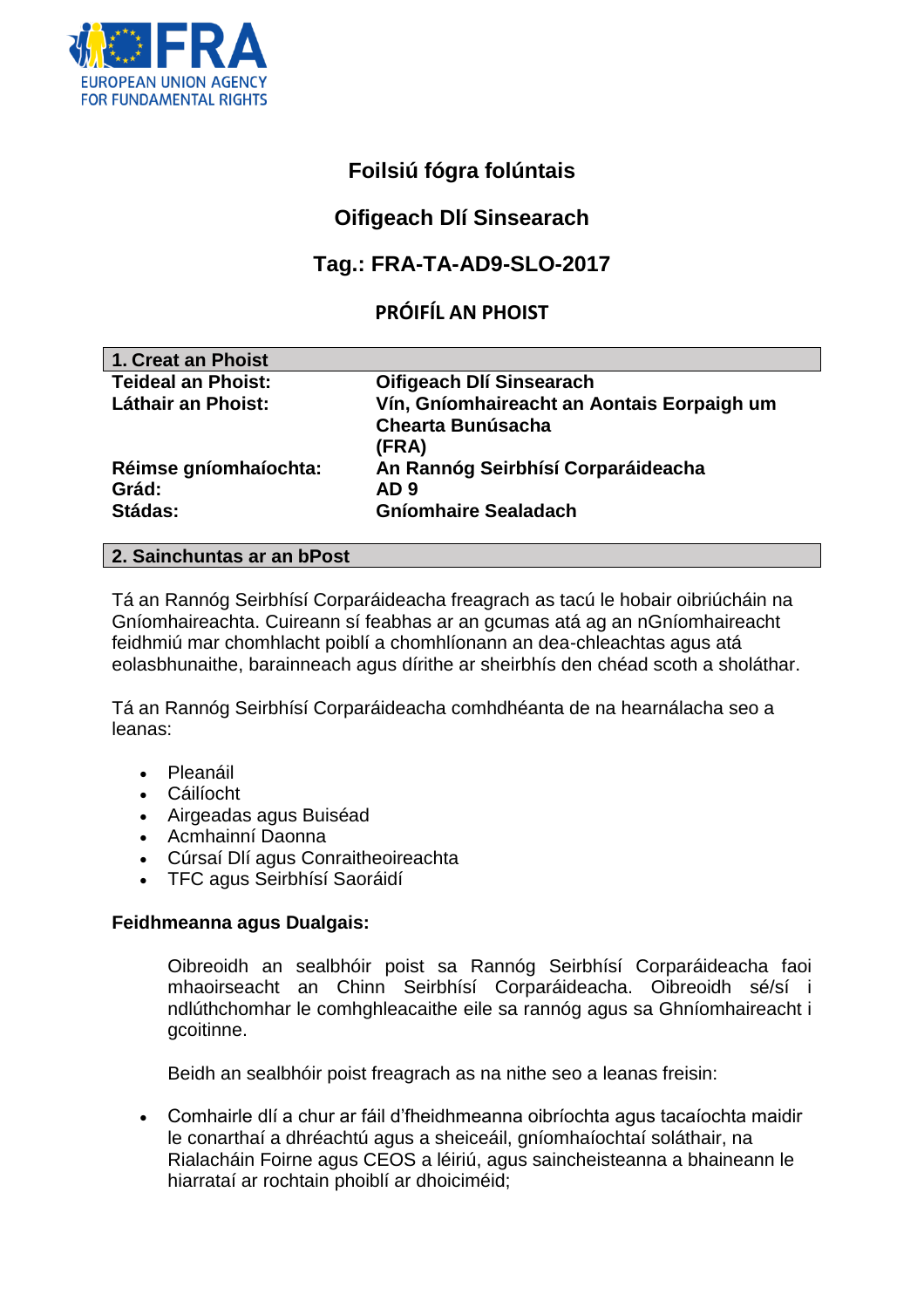

- Comhairle dlí a chur ar fáil maidir le cúrsaí institiúideacha;
- Rialacha cur chun feidhme, rialacha nós imeachta, comhaontuithe agus tograí eile a dhréachtú agus a léiriú;
- Comhairle dlí a chur ar fáil, cabhair a thabhairt i gcásanna dlíthíochta ar leibhéal riaracháin agus ar leibhéal breithiúnach araon agus comhairle a chur ar fáil maidir le saincheisteanna a d'fhéadfadh a bheith ina gcúis le dlíthíocht;
- Cur chun feidhme an phlean bhliantúil soláthair agus conraitheoireachta a ullmhú agus a bhainistiú agus gníomhaíocht leantach a dhéanamh ina leith;
- Comhairle shaineolaíoch a chur ar fáil maidir le hábhair dhlí a bhaineann le cur chun feidhme na Rialachán Foirne agus na rialacha comhfhreagracha cur chun feidhme;
- Cur le cúraimí ginearálta na Gníomhaireachta, amhail pleanáil, buiséadú, tuairisciú agus acmhainní daonna;
- Aon chúraimí gaolmhara eile a chomhlíonadh, de réir mar a iarrtar.

## **RIACHTANAIS AN PHOIST**

#### **3. Na cáilíochtaí agus an taithí a theastaíonn**

#### **A. Critéir incháilitheachta**

 $\overline{a}$ 

Déanfar iarrthóirí a mheas don chéim roghnúcháin ar bhonn na gcritéar seo a leanas nach mór iad a bheith comhlíonta faoin spriocdháta le haghaidh iarratais a chur isteach:

(a) Leibhéal oideachais a chomhfhreagraíonn do staidéar críochnaithe ollscoile i réimse an dlí atá fianaithe le dioplóma sa chás go maireann an ghnáththréimhse oideachais ollscoile ceithre bliana nó níos mó agus, tar éis an chéim ollscoile a bhaint amach, taithí ghairmiúil 12 bhliain ar a laghad;

### NÓ

Leibhéal oideachais a chomhfhreagraíonn do staidéar críochnaithe ollscoile i réimse an dlí atá fianaithe le dioplóma sa chás go maireann an ghnáththréimhse oideachais ollscoile trí bliana agus, tar éis an chéim ollscoile a bhaint amach, taithí ghairmiúil 13 bliana ar a laghad;

Ní bhreithneofar ach dioplómaí agus teastais a bronnadh i mBallstáit AE nó lena mbaineann teastais chomhionannais arna n-eisiúint ag údaráis sna Ballstáit sin faoin spriocdháta le haghaidh iarratais a chur isteach.

(b) Eolas críochnúil ar cheann amháin de theangacha oifigiúla AE agus eolas sásúil ar theanga eile AE<sup>1</sup>;

 $1$  Chun bheith incháilithe dá gcéad ardú céime, ní mór do bhaill foirne eolas oibre a bheith acu ar thríú teanga AE freisin, faoi mar a shonraítear sna Rialacháin Foirne agus na Rialacha Cur Chun Feidhme is infheidhme.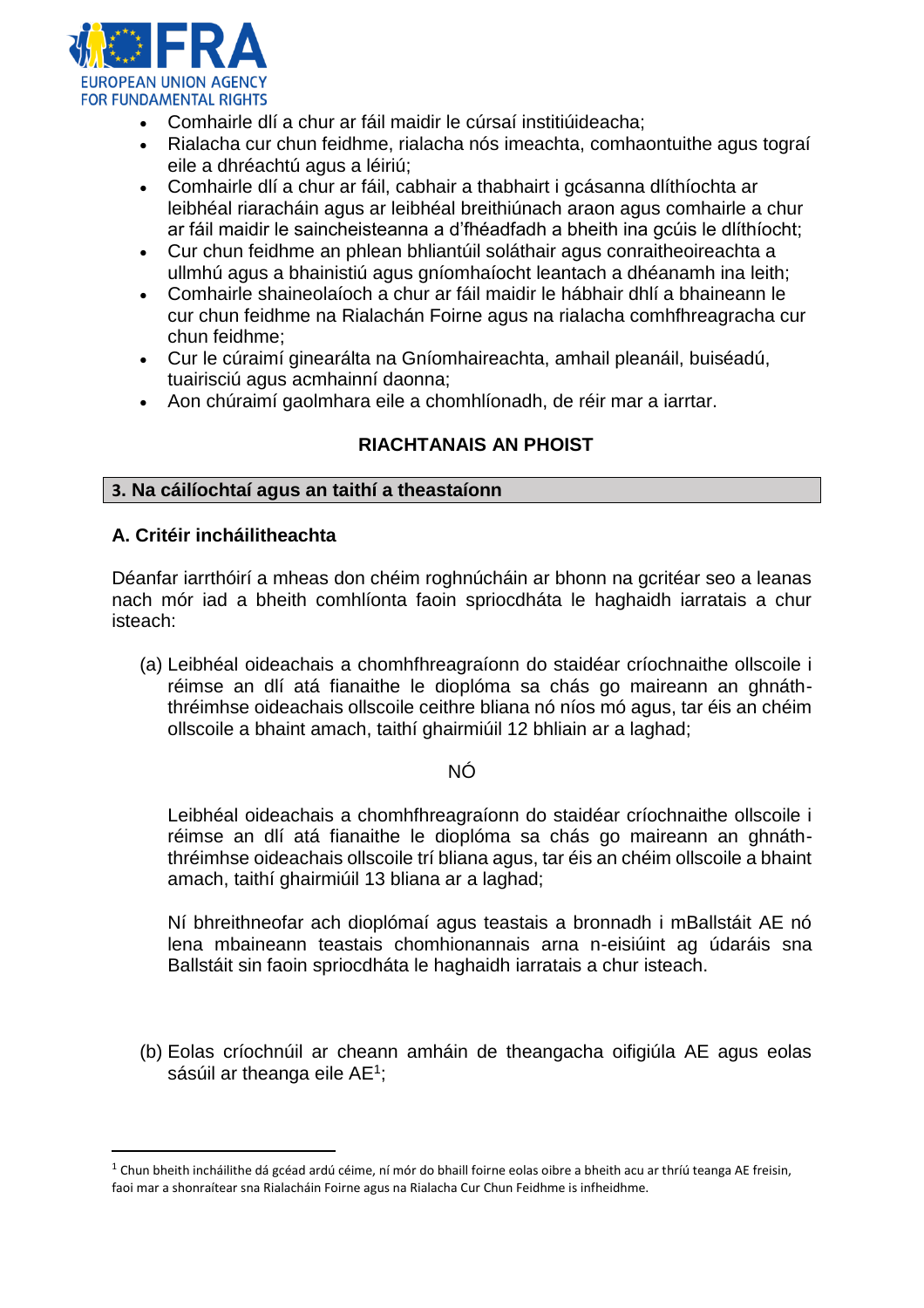

Ina theannta sin, chun bheith incháilithe, ní mór d'iarrthóirí incháilithe:

- A bheith ina saoránach de chuid Ballstáit den Aontas Eorpach;
- A bheith i dteideal a gceart iomlán mar shaoránach<sup>2</sup>;
- Aon oibleagáidí faoi na dlíthe a bhaineann le seirbhís mhíleata a bheith comhlíonta acu;
- Bheith corpacmhainneach chun na dualgais a bhaineann leis an bpost a chomhlíonadh<sup>3</sup>.

## **B. Critéir roghnúcháin**

Déanfar iarrthóirí a roghnófar ar bhonn na gcritéar incháilitheachta thuas a mheas ansin de réir na gcritéar roghnúcháin seo a leanas, ar nithe iad nach mór a bheith sonraithe go soiléir i CV Europass an iarrthóra.

## **Riachtanach**

- Taithí ghairmiúil 12 bhliain ar a laghad ar nithe a bhaineann leis na míreanna atá liostaithe faoi "Feidhmeanna agus Dualgais", ar taithí í a gnóthaíodh tar éis an cháilíocht lena ndeimhnítear críochnú an staidéir a bhronnadh;
- Eolas cruthaithe ar dhlí riaracháin AE;
- Taithí chruthaithe ar chomhairle dlí a chur ar an lucht bainistíochta;
- Taithí chruthaithe ar obair a dhéanamh i rannóg/aonad/foireann dlí a phléann le saincheisteanna dlí a bhaineann le hacmhainní daonna agus cúrsaí airgeadais;
- Sáreolas ar Rialachán Airgeadais AE agus ar rialacha soláthair phoiblí agus an creat dlí gaolmhar go háirithe;
- Sáreolas ar Rialacháin Foirne AE agus an creat dlí gaolmhar;
- Dea-eolas ar choincheap na gCaighdeán Rialaithe Inmheánaigh;
- Inniúlacht chruthaithe ar ríomhairí agus tuiscint ar fheidhmchláir ábhartha;
- Meas ar na riachtanais discréide agus rúndachta a ghabhann leis an bpost;
- Sárscileanna anailíseacha dlí agus mionchruinneas;
- Sárthuiscint ar Bhéarla labhartha agus scríofa;
- Ardleibhéal béime ar sheirbhís den chéad scoth a chur ar fáil.

### **Buntáisteach**

l

- Taithí ghairmiúil ar obair a dhéanamh i dtimpeallacht ilchultúrtha
- Tuiscint an-mhaith ar Fhraincis scríofa agus labhartha.

<sup>&</sup>lt;sup>2</sup> Sula gceapfar iad, ceanglófar ar iarrthóirí rathúla doiciméad oifigiúil a chur ar fáil lena léirítear nach bhfuil aon taifead coiriúil acu.

<sup>&</sup>lt;sup>3</sup> Sula gceapfar iad, ceanglófar ar iarrthóirí rathúla dul faoi scrúdú leighis chun a chinntiú go gcomhlíonann siad ceanglais Airteagal 12(2)(d) de Choinníollacha Fostaíochta Sheirbhísigh Eile na gComhphobal Eorpach.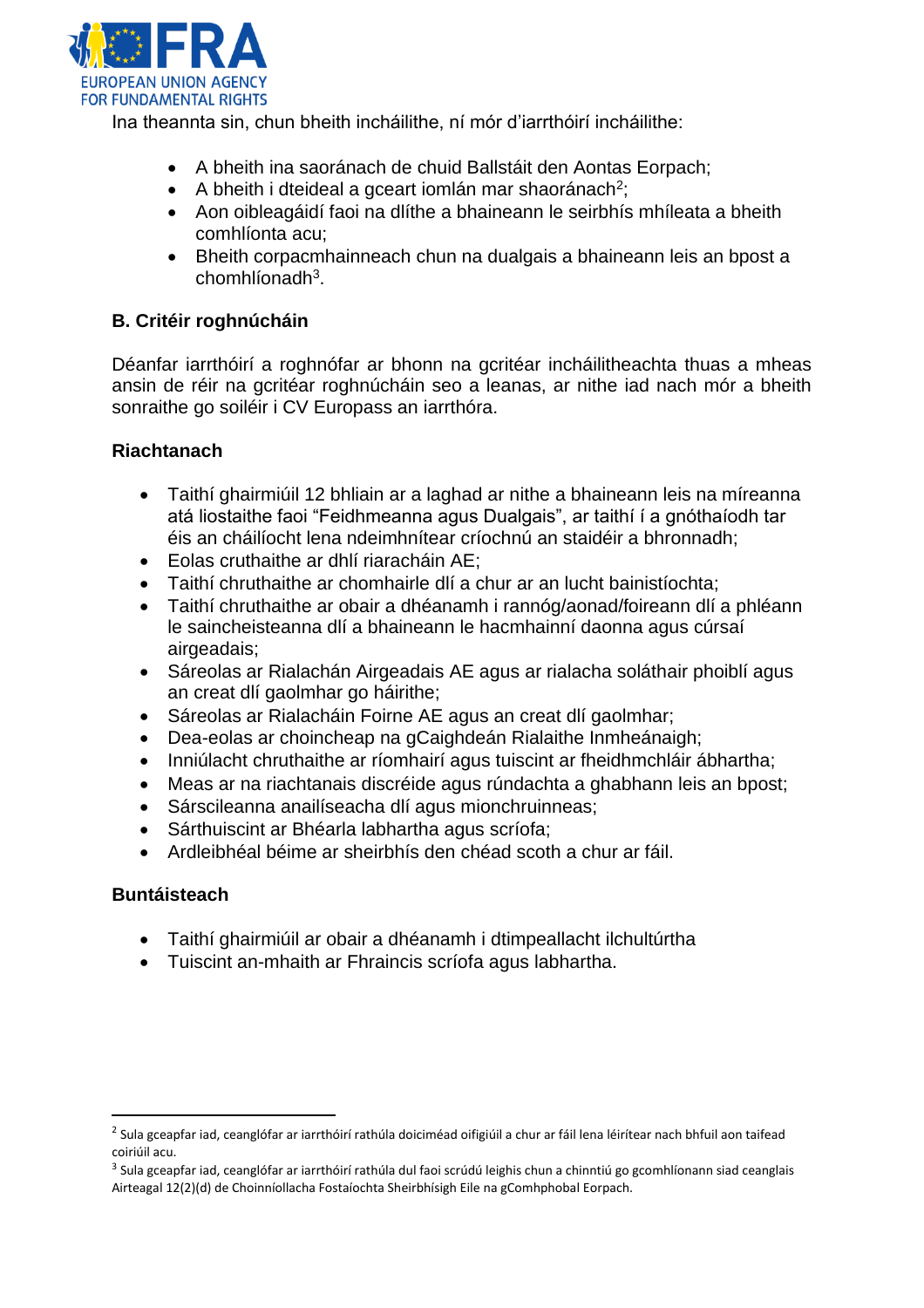

## **IARRATAIS A CHUR ISTEACH**

Iarrtar ar iarrthóirí a n-iarratas a chur isteach go leictreonach trí shuíomh Gréasáin na Gníomhaireachta: [www.fra.europa.eu.](http://www.fra.europa.eu/)

Ní ghlacfar ach le hiarratais ar líne **amháin**.

Ní mheasfar iarratas a bheith inghlactha ach amháin i gcás go bhfuil na nithe seo a leanas ar áireamh leis:

- **CV i [bhformáid Europass](http://europass.cedefop.europa.eu/en/documents/curriculum-vitae/templates-instructions)** (ní bhreithneofar CVanna in aon fhormáid eile);
- **litir inspreagtha** (b'fhearr nár mhó ná aon leathanach í);
- **eangach critéar incháilitheachta agus roghnúcháin** atá lán-chomhlánaithe.

Is féidir faisnéis faoi stádas an nós imeachta roghnúcháin a fháil ag an seoladh seo a leanas: [http://fra.europa.eu/en/about-fra/recruitment/vacancies.](http://fra.europa.eu/en/about-fra/recruitment/vacancies)

I gcás go dtagann tú ar fhadhbanna teicniúla le linn duit d'iarratas a chomhlánú, cuir ríomhphost chuig an seoladh thíos laistigh den spriocdháta thuasluaite, agus míniú á thabhairt agat ar an bhfadhb lena mbaineann: [recruitment@fra.europa.eu.](mailto:recruitment@fra.europa.eu)

## **SPRIOCDHÁTA**

Ní mór iarratais a sheoladh tráth nach déanaí ná an **19/09/2017 ag 13.00** (am áitiúil Vín).

**Tabhair do d'aire le do thoil go bhféadfadh fadhbanna a bheith ag an gcóras an oiread sin sonraí a phróiseáil ag druidim leis an spriocdháta le haghaidh iarratais a chur isteach mar gheall ar an líon ard iarratas a fhaighimid. Molaimid d'iarratasóirí, dá bhrí sin, a n-iarratas a dhéanamh tamall maith roimh an spriocdháta.** 

## **COMHDHEISEANNA**

Molann FRA d'aon duine a chomhlíonann na critéir incháilitheachta agus ar spéis leis/léi an post iarratas a dhéanamh air. Is fostóir comhdheiseanna é FRA agus spreagann sé iarratais gan idirdhealú a dhéanamh ar bhonn na bhforas seo: inscne; dath; tionscnamh ciníoch, eitneach nó sóisialta; airíonna géiniteacha; teanga; reiligiún nó creideamh; tuairimí polaitiúla nó aon tuairimí eile; ballraíocht i mionlach náisiúnta; maoin; breith; míchumas; náisiúntacht; aois; claonadh gnéasach; nó féiniúlacht inscne.

Spreagann FRA iarrthóirí faoi mhíchumas iarratas a dhéanamh ar an bpost. Má mheasann tú go bhfuil míchumas fisiciúil, meabhrach, intleachta nó céadfach ort, cuir tic sa bhosca cuí ar an bhfoirm iarratais ar líne agus tabhair sonraí faoi aon choigeartuithe nó socruithe is gá a chur i bhfeidhm ionas gur féidir le FRA do rannpháirtíocht chothrom iomlán a chinntiú san agallamh.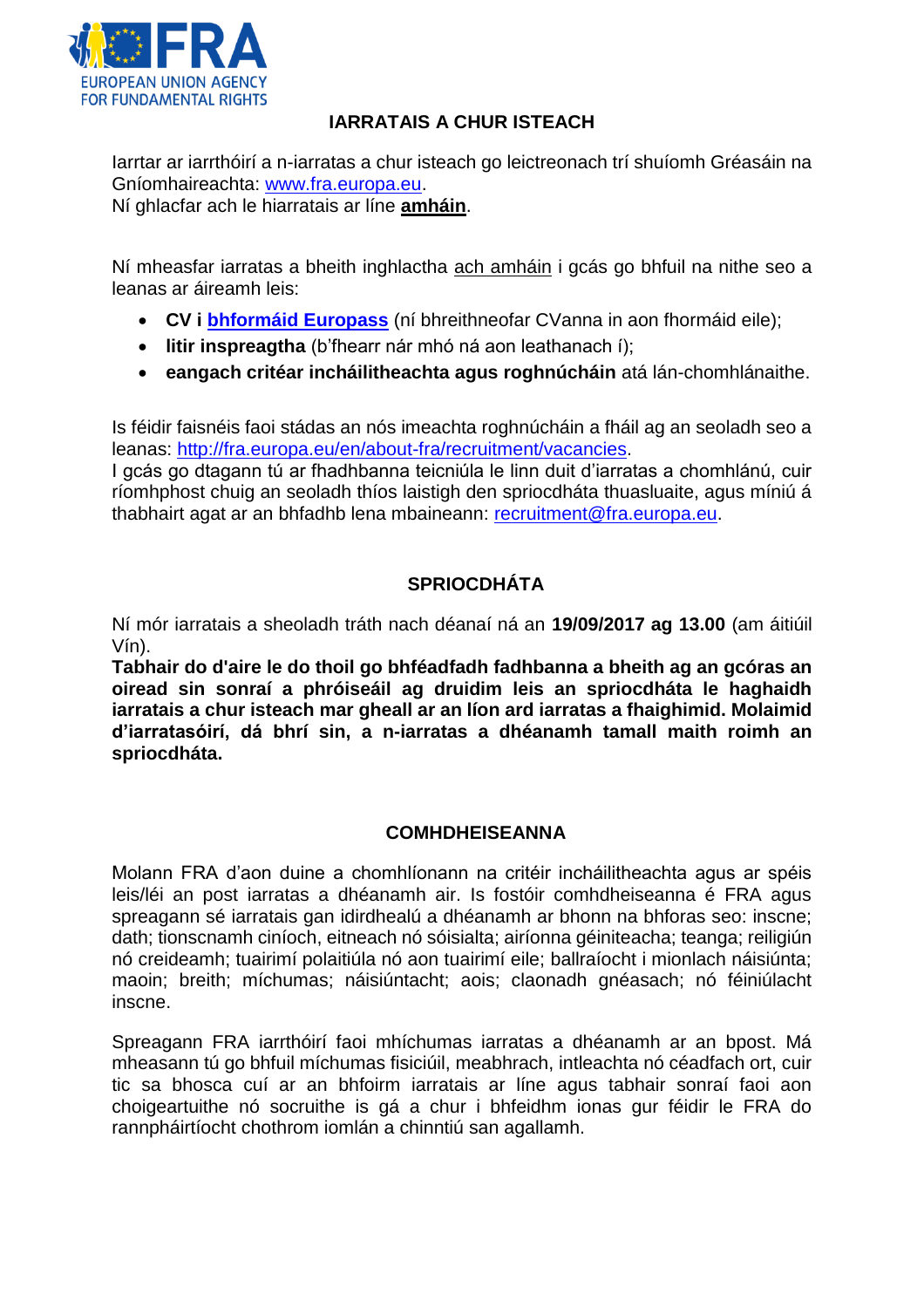

Déantar tearcionadaíocht do na mná ag an leibhéal seo faoi láthair. Dá bhrí sin, moltar do mhná go háirithe iarratas a dhéanamh.

# **AN NÓS IMEACHTA ROGHNÚCHÁIN**

Déanfaidh Údarás Ceapacháin FRA Coiste Roghnóireachta a ainmniú.

Déanfar measúnú ar incháilitheacht iarrthóirí de réir chomhlíonadh na riachtanas foirmiúil go léir faoin dáta deiridh le haghaidh iarratais a chur isteach (féach 3.A. Critéir incháilitheachta).

Ní dhéanfar ach iarratais ó iarrthóirí incháilithe a mheas de réir na gcritéar roghnúcháin atá sonraithe san fhógra foilsithe (féach pointe 3.B). **Tabharfaidh an Ghníomhaireacht cuireadh chun agallaimh don ochtar iarrthóirí is fearr a ghnóthaigh scór 60% ar a laghad.** 

Cuimseoidh an nós imeachta roghnúcháin agallamh agus triail scríofa. Déanfar an tagallamh agus an triail scríofa i mBéarla. Déanfar an t-agallamh agus an triail scríofa i Vín (an Ostair), áit a bhfuil ceanncheathrú na Gníomhaireachta agus an áit fostaíochta lonnaithe.

Maidir le hiarrthóirí a dtabharfar cuireadh chun agallaimh dóibh, iarrfar orthu, ar lá an agallaimh, cóip neamhdheimhnithe dá ndioplóma(í) agus fianaise ar a dtaithí ghairmiúil a chur ar fáil lena léirítear go soiléir fad agus cineál a dtaithí agus cé acu a gnóthaíodh an taithí sin i bpost lánaimseartha nó i bpost páirtaimseartha. Sula síneofar an conradh, iarrfar ar an iarrthóir rathúil/na hiarrthóirí rathúla cóipeanna bunaidh nó deimhnithe de gach doiciméad lena gcruthaítear a n-incháilitheacht a chur ar fáil do FRA.

Cuirfear na hiarrthóirí rathúla ar áireamh i liosta ionadaithe a ndréachtóidh an Coiste Roghnóireachta é. Molfar an liosta ionadaithe sin d'Údarás Ceapacháin FRA. Déanfaidh an tÚdarás Ceapacháin an cinneadh ar an liosta ionadaithe a bhunú. Beidh an liosta ionadaithe bailí ó dháta a bhunaithe (i mbliain 'N') go dtí an 31 Nollaig i mbliain 'N+5'. Féadfar bailíocht an liosta a fhadú. D'fhéadfadh go ndéanfaí an liosta ionadaithe a úsáid chun críche earcaíochta sa todhchaí sa chás go dtiocfadh folúntais chun cinn. Is le litir a chuirfear in iúl do gach iarrthóir cé acu a cuireadh nó nár cuireadh é/í ar an liosta ionadaithe. Ba cheart d'iarrthóirí a thabhairt faoi deara nach gcinntítear tairiscint poist le háit ar liosta ionadaithe.

Féadfaidh Údarás Ceapacháin FRA conradh fostaíochta a thairiscint ar bhonn an liosta ionadaithe a ghlacfar.

Tabhair do d'aire le do thoil gur fíor-rúnda atá obair agus pléití an Choiste Roghnóireachta agus tá cosc iomlán ar theagmháil a dhéanamh le baill an Choiste.

Mar gheall ar an líon mór iarratas a gheofar, **is oth leis an nGníomhaireacht nach ndéanfar teagmháil ach amháin le hiarrthóirí a dtabharfar cuireadh chun agallaimh dóibh**. Iarrtar ar iarratasóirí an próiseas earcaíochta ar láithreán gréasáin FRA a leanúint.

# **FOSTÚ AGUS COINNÍOLLACHA FOSTAÍOCHTA**

Tairgfear conradh tréimhse éiginnte mar ghníomhaire sealadach de bhun Airteagal 2(f) de Choinníollacha Fostaíochta Sheirbhísigh Eile an Aontais Eorpaigh.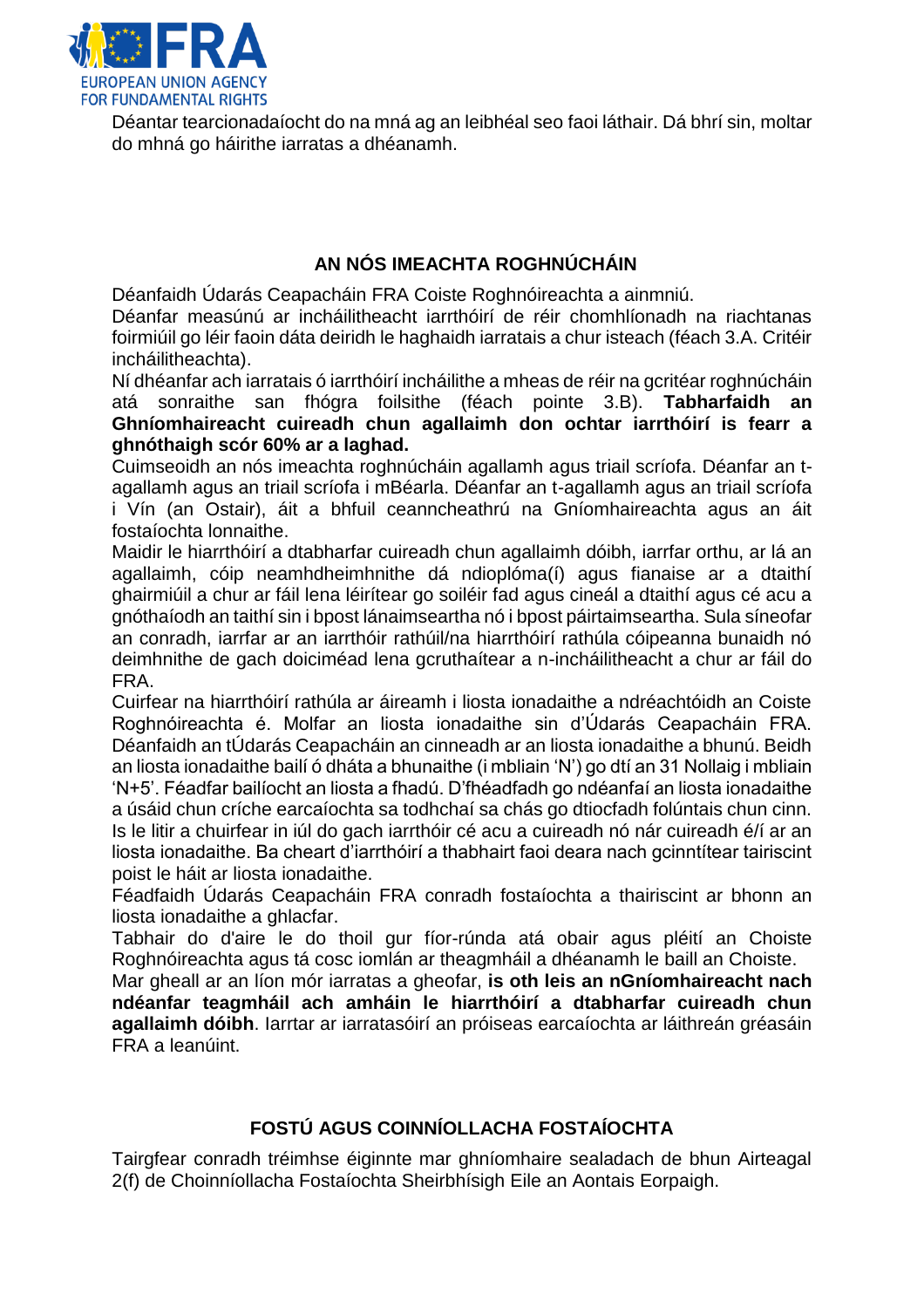

Earcófar an t-iarrthóir rathúil chuig grád AD 9. Is ionann an buntuarastal míosúil do ghrád AD 9 (céim 1) agus **EUR 7 600.25.** Mar aon leis an mbuntuarastal, **d'fhéadfadh go mbeadh baill foirne i dteideal liúntais éagsúla a fháil, go háirithe liúntas teaghlaigh, liúntas easaoránachta (16% den bhuntuarastal + an liúntas teaghlaigh), liúntas linbh chleithiúnaigh agus liúntas oideachais.** Tá an tuarastal faoi réir cáin Aontais a asbhaintear ag an bhfoinse agus tá sé díolmhaithe ó cháin náisiúnta.

Chomh maith leis sin, tairgeann FRA **pacáiste leasa** cuimsitheach lena n-áirítear scéim pinsean, cumhdach árachais leighis, tionóisce agus galair cheirde, liúntas dífhostaíochta agus easláine, agus árachas taistil.

Ina theannta sin, tairgeann FRA **seirbhísí scolaíochta** difriúla trí na comhaontuithe seirbhíse atá ar bun aige le scoileanna idirnáisiúnta agus réamhscoileanna. Thug sé beartais ar **theilea-oibriú agus fleisc-am** isteach freisin ar mhaithe le deachothromaíocht a áirithiú idir saol na hoibre agus an saol príobháideach.

In imthosca áirithe, go háirithe i gcás ina bhfuil gá do bhaill foirne a n-áit chónaithe a athrú ionas gur féidir leo dul i mbun fostaíochta, d'fhéadfadh go n-aisíocfadh an Ghníomhaireacht speansais éagsúla arna dtabhú ag baill foirne ar a n-earcú, go háirithe speansais aistrithe.

Le tuilleadh faisnéise a fháil ar na coinníollacha conarthacha agus oibre, féach Rialacháin Foirne Oifigigh an Aontais Eorpaigh agus Coinníollacha Fostaíochta Sheirbhísigh eile an Aontais, atá ar fáil ag an seoladh seo a leanas: [http://eur-](http://eur-lex.europa.eu/LexUriServ/LexUriServ.do?uri=CONSLEG:1962R0031:20140101:EN:PDF)

[lex.europa.eu/LexUriServ/LexUriServ.do?uri=CONSLEG:1962R0031:20140101:EN:](http://eur-lex.europa.eu/LexUriServ/LexUriServ.do?uri=CONSLEG:1962R0031:20140101:EN:PDF) [PDF.](http://eur-lex.europa.eu/LexUriServ/LexUriServ.do?uri=CONSLEG:1962R0031:20140101:EN:PDF)

# **COSAINT SONRAÍ**

Ní phróiseálfar sonraí pearsanta ach amháin chun críche an phróisis roghnúcháin.

Tabhair do d'aire le do thoil nach seolfaidh FRA iarratais ar ais chuig iarrthóirí. Próiseálfar an fhaisnéis phearsanta a iarrann FRA ó iarratasóirí de réir Rialachán (CE) Uimh. 45/2001 ó Pharlaimint na hEorpa agus ón gComhairle an 18 Nollaig 2000 maidir le daoine aonair a chosaint i dtaca le próiseáil sonraí pearsanta ag institiúidí agus comhlachtaí an AE agus maidir le saorghluaiseacht sonraí den sórt sin. Baineann sé sin go háirithe le rúndacht agus slándáil na sonraí sin.

Má bhíonn aon cheisteanna ag an iarrthóir maidir le próiseáil a s(h)onraí pearsanta, féadfaidh sé/sí iad a sheoladh chuig an seoladh seo a leanas: [recruitment@fra.europa.eu.](mailto:recruitment@fra.europa.eu)

## **NÓSANNA IMEACHTA ACHOMHAIRC**

Má mheasann iarrthóir gur imríodh drochthionchar air/uirthi le cinneadh ar leith, féadfaidh sé/sí gearán a dhéanamh de réir Airteagal 90(2) de Rialacháin Foirne Oifigigh an Aontais Eorpaigh agus Coinníollacha Fostaíochta Sheirbhísigh Eile an Aontais ag an seoladh seo a leanas:

### **An Stiúrthóir**

Gníomhaireacht an Aontais Eorpaigh um Chearta Bunúsacha Schwarzenbergplatz 11